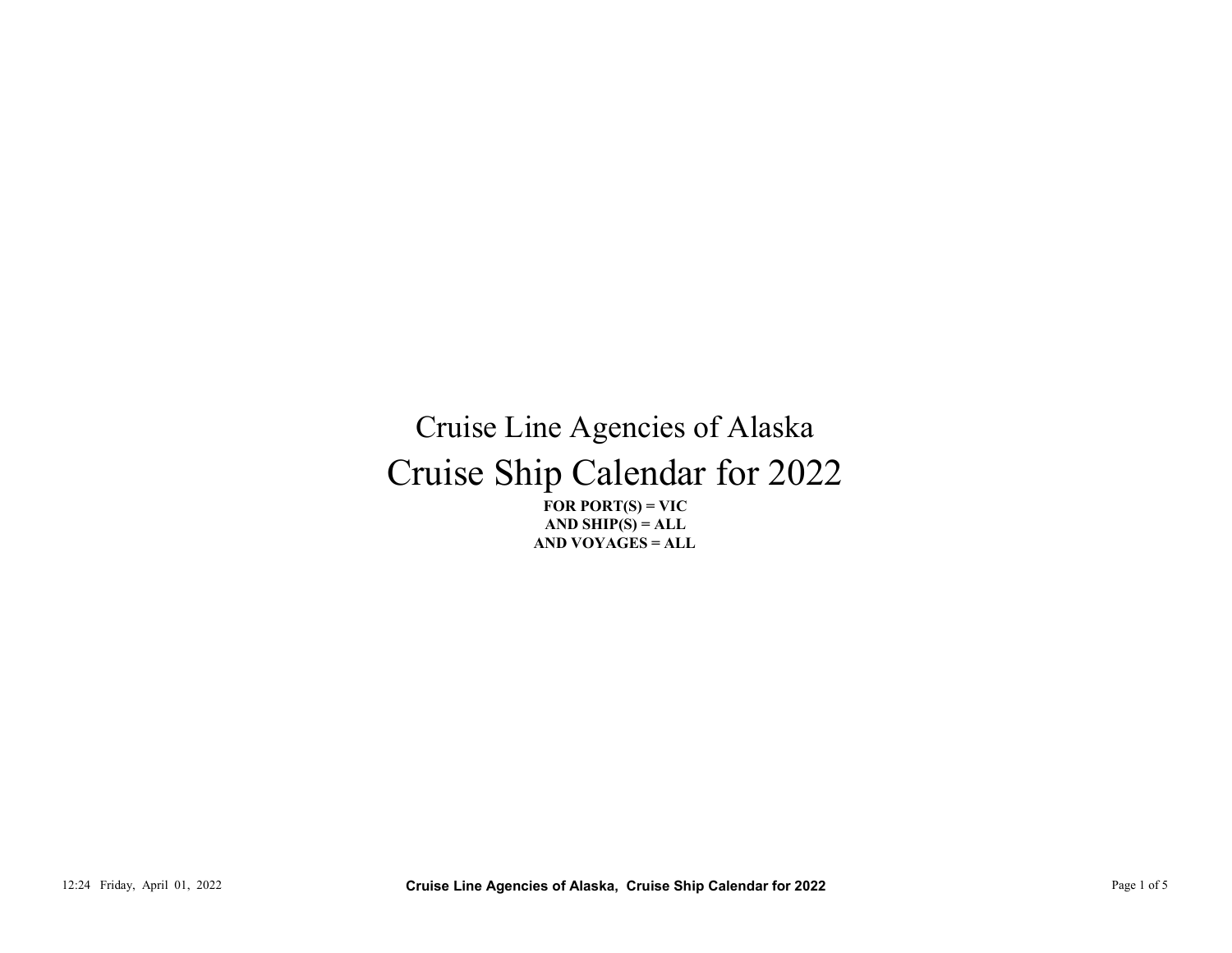| Sunday, April 24                                                                                  | Monday, April 25                                                                                                                            | Tuesday, April 26                                                                        | Wednesday, April 27                                                                                                                            | Thursday, April 28                                                                                                            | Friday, April 29<br>VIC NORWEGIAN BLISS<br>$19:30 - 24:00$                                                                                                                   | Saturday, April 30                                                                                                                               |
|---------------------------------------------------------------------------------------------------|---------------------------------------------------------------------------------------------------------------------------------------------|------------------------------------------------------------------------------------------|------------------------------------------------------------------------------------------------------------------------------------------------|-------------------------------------------------------------------------------------------------------------------------------|------------------------------------------------------------------------------------------------------------------------------------------------------------------------------|--------------------------------------------------------------------------------------------------------------------------------------------------|
| Sunday, May 1                                                                                     | Monday, May 2                                                                                                                               | Tuesday, May 3<br>VIC NG VENTURE 07:00 - 23:00<br>VIC DISCOVERY PRINCESS $13:00 - 20:00$ | Wednesday, May 4<br>VIC NG QUEST<br>07:00 - 23:00                                                                                              | Thursday, May 5                                                                                                               | Friday, May 6<br>VIC MAJESTIC PRINCESS<br>$08:00 - 18:00$<br>VIC EURODAM<br>$18:00 - 23:30$<br>VIC NORWEGIAN BLISS<br>$19:30 - 24:00$                                        | Saturday, May 7<br>VIC NORWEGIAN ENCORE $10:00 - 23:00$                                                                                          |
| Sunday, May 8<br>VIC RUBY PRINCESS<br>$06:00 - 12:00$<br>VIC QUANTUM OF THE SEA $11:00$ - $20:00$ | Monday, May 9<br>VIC NORWEGIAN SUN<br>$07:00 - 23:00$<br>VIC CARNIVAL SPIRIT<br>$20:00 - 24:00$<br>VIC CARNIVAL SPLENDOR<br>$20:00 - 24:00$ | Tuesday, May 10<br>VIC CARNIVAL MIRACLE<br>$08:00 - 13:00$                               | Wednesday, May 11                                                                                                                              | Thursday, May 12<br>VIC MILLENNIUM<br>$08:00 - 17:00$<br>VIC SOLSTICE<br>17:30 - 24:00                                        | Friday, May 13<br>VIC ROYAL PRINCESS $07:00 - 17:00$<br>VIC EURODAM<br>$18:00 - 23:30$<br>VIC CROWN PRINCESS<br>$19:00 - 24:00$<br>VIC NORWEGIAN BLISS $19:30 - 24:00$       | Saturday, May 14<br>VIC DISCOVERY PRINCESS<br>$19:00 - 24:00$<br>VIC NORWEGIAN ENCORE 19:30 - 24:00                                              |
| Sunday, May 15<br>VIC QUANTUM OF THE SEA $16:00 - 22:00$                                          | Monday, May 16<br>VIC SEVEN SEAS MARINER<br>$14:00 - 24:00$<br>VIC CARNIVAL SPLENDOR<br>$20:00 - 24:00$                                     | Tuesday, May 17<br>VIC CARNIVAL SPIRIT<br>$20:00 - 24:00$                                | Wednesday, May 18<br>VIC RUBY PRINCESS<br>$06:00 - 12:00$<br>VIC NORWEGIAN SUN<br>$19:00 - 24:00$                                              | Thursday, May 19<br>VIC OVATION OF SEAS $11:00 - 22:00$<br>VIC SOLSTICE 17:30 - 24:00                                         | Friday, May 20<br>VIC EURODAM<br>$18:00 - 23:30$<br>VIC CROWN PRINCESS<br>$19:00 - 24:00$<br>VIC NORWEGIAN BLISS<br>$19:30 - 24:00$                                          | Saturday, May 21<br>VIC DISCOVERY PRINCESS<br>$19:00 - 24:00$<br>VIC NORWEGIAN ENCORE<br>$19:30 - 24:00$                                         |
| Sunday, May 22<br>VIC QUANTUM OF THE SEA<br>$16:00 - 22:00$                                       | Monday, May 23<br>VIC CARNIVAL SPLENDOR<br>$20:00 - 24:00$                                                                                  | Tuesday, May 24<br>VIC CARNIVAL MIRACLE<br>$08:00 - 13:00$                               | Wednesday, May 25<br>VIC NORWEGIAN SUN<br>$19:00 - 24:00$<br>VIC CARNIVAL SPIRIT<br>$20:00 - 24:00$                                            | Thursday, May 26<br>VIC OVATION OF SEAS<br>$08:00 - 18:00$<br>VIC SOLSTICE<br>17:30 - 24:00                                   | Friday, May 27<br>VIC ROYAL PRINCESS<br>$12:00 - 18:00$<br>VIC EURODAM<br>$18:00 - 23:30$<br>VIC CROWN PRINCESS<br>$19:00 - 24:00$<br>VIC NORWEGIAN BLISS<br>$19:30 - 24:00$ | Saturday, May 28<br>VIC RUBY PRINCESS<br>$06:00 - 12:00$<br>VIC DISCOVERY PRINCESS<br>$19:00 - 24:00$<br>VIC NORWEGIAN ENCORE<br>$19:30 - 24:00$ |
| Sunday, May 29<br>VIC QUANTUM OF THE SEA<br>$16:00 - 22:00$                                       | Monday, May 30<br>VIC NORWEGIAN SUN<br>$07:00 - 23:00$<br>VIC CARNIVAL SPLENDOR<br>$20:00 - 24:00$                                          | Tuesday, May 31<br>VIC CARNIVAL SPIRIT<br>$20:00 - 24:00$                                | Wednesday, June 1                                                                                                                              | Thursday, June 2<br>VIC OVATION OF SEAS<br>$11:00 - 22:00$<br>VIC REGATTA<br>13:00 - 23:00<br>VIC SOLSTICE<br>$17:30 - 24:00$ | Friday, June 3<br>VIC EURODAM<br>$18:00 - 23:30$<br>VIC CROWN PRINCESS<br>$19:00 - 24:00$<br>VIC NORWEGIAN BLISS<br>$19:30 - 24:00$                                          | Saturday, June 4<br>VIC DISCOVERY PRINCESS<br>$19:00 - 24:00$<br>VIC NORWEGIAN ENCORE<br>$19:30 - 24:00$                                         |
| Sunday, June 5<br>VIC QUANTUM OF THE SEA $16:00 - 22:00$                                          | Monday, June 6<br>VIC CARNIVAL SPLENDOR<br>$20:00 - 24:00$                                                                                  | Tuesday, June 7<br>VIC RUBY PRINCESS<br>$06:00 - 12:00$                                  | Wednesday, June 8<br>VIC CARNIVAL MIRACLE<br>$08:00 - 13:00$<br>VIC NORWEGIAN SUN<br>$19:00 - 24:00$<br>VIC CARNIVAL SPIRIT<br>$20:00 - 24:00$ | Thursday, June 9<br>VIC REGATTA $13:00 - 23:00$<br>VIC OVATION OF SEAS<br>$17:00 - 22:00$<br>VIC SOLSTICE<br>17:30 - 24:00    | Friday, June 10<br>VIC ROYAL PRINCESS<br>$11:00 - 17:00$<br>VIC EURODAM<br>$18:00 - 23:30$<br>VIC CROWN PRINCESS<br>19:00 - 24:00<br>VIC NORWEGIAN BLISS<br>19:30 - 24:00    | Saturday, June 11<br>VIC DISCOVERY PRINCESS<br>$19:00 - 24:00$<br>VIC NORWEGIAN ENCORE<br>$19:30 - 24:00$                                        |
| 12:24 Friday, April 01, 2022                                                                      |                                                                                                                                             |                                                                                          | Cruise Line Agencies of Alaska, Cruise Ship Calendar for 2022                                                                                  |                                                                                                                               |                                                                                                                                                                              | Page 2 of 5                                                                                                                                      |
|                                                                                                   |                                                                                                                                             |                                                                                          |                                                                                                                                                |                                                                                                                               |                                                                                                                                                                              |                                                                                                                                                  |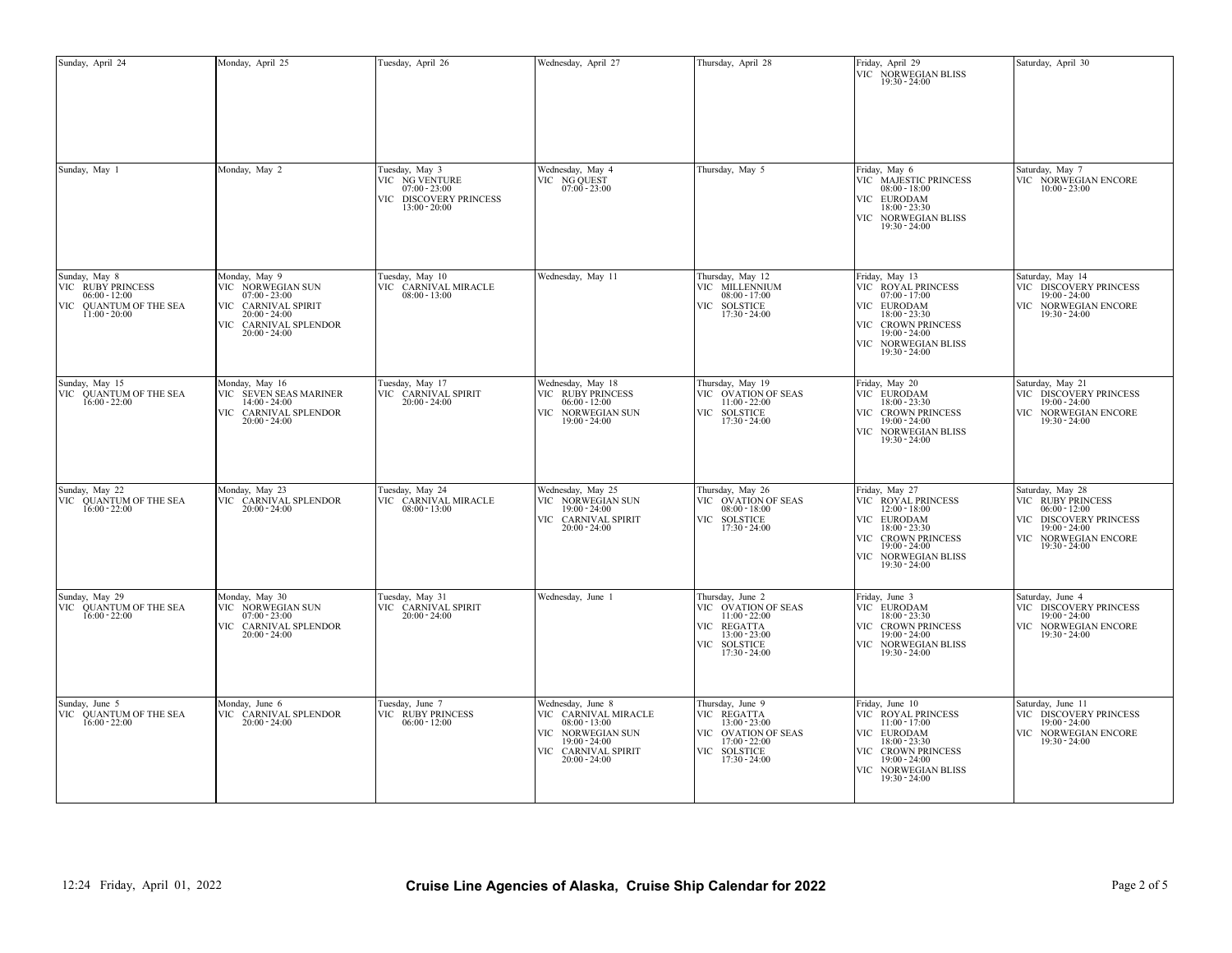| Sunday, June 12<br>VIC QUANTUM OF THE SEA<br>$16:00 - 22:00$                                                                                       | Monday, June 13<br>VIC QUEEN ELIZABETH<br>$09:00 - 21:00$<br>VIC CARNIVAL SPLENDOR<br>$20:00 - 24:00$ | Tuesday, June 14<br>VIC CARNIVAL SPIRIT<br>$20:00 - 24:00$                                            | Wednesday, June 15<br>VIC NORWEGIAN SUN<br>$19:00 - 24:00$                                                                                     | Thursday, June 16<br>VIC OVATION OF SEAS<br>$08:00 - 18:00$<br>VIC REGATTA<br>$13:00 - 23:00$<br>VIC SOLSTICE<br>$17:30 - 24:00$                                        | Friday, June 17<br>VIC RUBY PRINCESS<br>$06:00 - 12:00$<br>VIC EURODAM<br>$18:00 - 23:30$<br>VIC CROWN PRINCESS<br>$19:00 - 24:00$<br>VIC NORWEGIAN BLISS<br>$19:30 - 24:00$  | Saturday, June 18<br>VIC CARNIVAL MIRACLE<br>$08:00 - 13:00$<br>VIC WESTERDAM<br>$18:00 - 24:00$<br>VIC DISCOVERY PRINCESS<br>$19:00 - 24:00$<br>VIC NORWEGIAN ENCORE<br>$19:30 - 24:00$ |
|----------------------------------------------------------------------------------------------------------------------------------------------------|-------------------------------------------------------------------------------------------------------|-------------------------------------------------------------------------------------------------------|------------------------------------------------------------------------------------------------------------------------------------------------|-------------------------------------------------------------------------------------------------------------------------------------------------------------------------|-------------------------------------------------------------------------------------------------------------------------------------------------------------------------------|------------------------------------------------------------------------------------------------------------------------------------------------------------------------------------------|
| Sunday, June 19<br>VIC QUANTUM OF THE SEA<br>$16:00 - 22:00$                                                                                       | Monday, June 20<br>VIC NORWEGIAN SUN<br>$07:00 - 23:00$<br>VIC CARNIVAL SPLENDOR<br>$20:00 - 24:00$   | Tuesday, June 21                                                                                      | Wednesday, June 22<br>VIC CARNIVAL SPIRIT<br>$20:00 - 24:00$                                                                                   | Thursday, June 23<br>VIC QUEEN ELIZABETH<br>$09:00 - 21:00$<br>VIC OVATION OF SEAS<br>$17:00 - 22:00$<br>VIC SOLSTICE<br>$17:30 - 24:00$                                | Friday, June 24<br>VIC ROYAL PRINCESS<br>$12:00 - 18:00$<br>VIC EURODAM<br>$18:00 - 23:30$<br>VIC CROWN PRINCESS<br>$19:00 - 24:00$<br>VIC NORWEGIAN BLISS<br>$19:30 - 24:00$ | Saturday, June 25<br>VIC WESTERDAM<br>$18:00 - 24:00$<br>VIC DISCOVERY PRINCESS<br>$19:00 - 24:00$<br>VIC NORWEGIAN ENCORE<br>$19:30 - 24:00$                                            |
| Sunday, June 26<br>VIC REGATTA<br>$13:00 - 23:00$<br>VIC QUANTUM OF THE SEA<br>$16:00 - 22:00$                                                     | Monday, June 27<br>VIC RUBY PRINCESS<br>$06:00 - 12:00$<br>VIC CARNIVAL SPLENDOR<br>$20:00 - 24:00$   | Tuesday, June 28<br>VIC CARNIVAL MIRACLE<br>$08:00 - 13:00$<br>VIC CARNIVAL SPIRIT<br>$20:00 - 24:00$ | Wednesday, June 29<br>VIC NORWEGIAN SUN<br>$19:00 - 24:00$                                                                                     | Thursday, June 30<br>VIC OVATION OF SEAS<br>$08:00 - 18:00$<br>VIC SOLSTICE<br>$17:30 - 24:00$                                                                          | Friday, July 1<br>VIC EURODAM<br>$18:00 - 23:30$<br>VIC CROWN PRINCESS<br>19:00 - 24:00<br>VIC NORWEGIAN BLISS<br>$19:30 - 24:00$                                             | Saturday, July 2<br>VIC WESTERDAM<br>$18:00 - 24:00$<br>VIC DISCOVERY PRINCESS<br>$19:00 - 24:00$<br>VIC NORWEGIAN ENCORE<br>$19:30 - 24:00$                                             |
| Sunday, July 3<br>VIC QUANTUM OF THE SEA<br>$16:00 - 22:00$                                                                                        | Monday, July 4<br>VIC NORWEGIAN SUN<br>$07:00 - 23:00$<br>VIC CARNIVAL SPLENDOR<br>$20:00 - 24:00$    | Tuesday, July 5<br>VIC NORWEGIAN SPIRIT<br>$19:00 - 24:00$                                            | Wednesday, July 6<br>VIC CARNIVAL SPIRIT<br>$20:00 - 24:00$                                                                                    | Thursday, July 7<br>VIC RUBY PRINCESS<br>$06:00 - 12:00$<br>VIC REGATTA<br>$08:00 - 23:00$<br>VIC OVATION OF SEAS<br>$17:00 - 22:00$<br>VIC SOLSTICE<br>$17:30 - 24:00$ | Friday, July 8<br>VIC EURODAM<br>$18:00 - 23:30$<br>VIC CROWN PRINCESS<br>$19:00 - 24:00$<br>VIC NORWEGIAN BLISS<br>$19:30 - 24:00$                                           | Saturday, July 9<br>VIC WESTERDAM<br>$18:00 - 24:00$<br>VIC DISCOVERY PRINCESS<br>$19:00 - 24:00$<br>VIC NORWEGIAN ENCORE<br>$19:30 - 24:00$                                             |
| Sunday, July 10<br>VIC QUEEN ELIZABETH<br>$09:00 - 21:00$<br>VIC QUANTUM OF THE SEA<br>$16:00 - 22:00$                                             | Monday, July 11<br>VIC CARNIVAL SPLENDOR<br>$20:00 - 24:00$                                           | Tuesday, July 12<br>VIC NORWEGIAN SPIRIT<br>$19:00 - 24:00$<br>VIC CARNIVAL SPIRIT<br>$20:00 - 24:00$ | Wednesday, July 13<br>VIC CARNIVAL MIRACLE<br>$08:00 - 13:00$<br>VIC NORWEGIAN SUN<br>$19:00 - 24:00$                                          | Thursday, July 14<br>VIC OVATION OF SEAS<br>$11:00 - 22:00$<br>VIC REGATTA<br>$14:00 - 23:00$<br>VIC SOLSTICE<br>$17:30 - 24:00$                                        | Friday, July 15<br>VIC EURODAM<br>$18:00 - 23:30$<br>VIC CROWN PRINCESS<br>$19:00 - 24:00$<br>VIC NORWEGIAN BLISS<br>$19:30 - 24:00$                                          | Saturday, July 16<br>VIC WESTERDAM<br>$18:00 - 24:00$<br>VIC DISCOVERY PRINCESS<br>$19:00 - 24:00$<br>VIC NORWEGIAN ENCORE<br>$19:30 - 24:00$                                            |
| Sunday, July 17<br>VIC RUBY PRINCESS<br>$06:00 - 12:00$<br>VIC NORWEGIAN SPIRIT<br>$07:00 - 23:00$<br>VIC<br>QUANTUM OF THE SEA<br>$16:00 - 22:00$ | Monday, July 18<br>VIC CARNIVAL SPLENDOR<br>$20:00 - 24:00$                                           | Tuesday, July 19                                                                                      | Wednesday, July 20<br>VIC QUEEN ELIZABETH<br>$09:00 - 21:00$<br>VIC NORWEGIAN SUN<br>$19:00 - 24:00$<br>VIC CARNIVAL SPIRIT<br>$20:00 - 24:00$ | Thursday, July 21<br>VIC REGATTA<br>$10:00 - 23:00$<br>VIC OVATION OF SEAS<br>$17:00 - 22:00$<br>VIC SOLSTICE<br>$17:30 - 24:00$                                        | Friday, July 22<br>VIC ROYAL PRINCESS<br>$12:00 - 18:00$<br>VIC EURODAM<br>$18:00 - 23:30$<br>VIC CROWN PRINCESS<br>$19:00 - 24:00$<br>VIC NORWEGIAN BLISS<br>$19:30 - 24:00$ | Saturday, July 23<br>VIC CARNIVAL MIRACLE<br>$08:00 - 13:00$<br>VIC WESTERDAM<br>$18:00 - 24:00$<br>VIC DISCOVERY PRINCESS<br>$19:00 - 24:00$<br>VIC NORWEGIAN ENCORE<br>$19:30 - 24:00$ |
| Sunday, July 24<br>VIC QUANTUM OF THE SEA<br>$16:00 - 22:00$                                                                                       | Monday, July 25<br>VIC CARNIVAL SPLENDOR<br>$20:00 - 24:00$                                           | Tuesday, July 26<br>VIC NORWEGIAN SPIRIT<br>$19:00 - 24:00$<br>VIC CARNIVAL SPIRIT<br>$20:00 - 24:00$ | Wednesday, July 27<br>VIC RUBY PRINCESS<br>$06:00 - 12:00$<br>VIC NORWEGIAN SUN<br>19:00 - 24:00                                               | Thursday, July 28<br>VIC OVATION OF SEAS<br>$08:00 - 18:00$<br>VIC SOLSTICE<br>$17:30 - 24:00$                                                                          | riday, July 29<br>VIC EURODAM<br>$18:00 - 23:30$<br>VIC CROWN PRINCESS<br>19:00 - 24:00<br>VIC NORWEGIAN BLISS<br>$19:30 - 24:00$                                             | Saturday, July 30<br>VIC WESTERDAM<br>$18:00 - 24:00$<br>VIC DISCOVERY PRINCESS<br>19:00 - 24:00<br>VIC NORWEGIAN ENCORE<br>$19:30 - 24:00$                                              |
|                                                                                                                                                    |                                                                                                       |                                                                                                       |                                                                                                                                                |                                                                                                                                                                         |                                                                                                                                                                               |                                                                                                                                                                                          |
| 12:24 Friday, April 01, 2022                                                                                                                       |                                                                                                       |                                                                                                       | Cruise Line Agencies of Alaska, Cruise Ship Calendar for 2022                                                                                  |                                                                                                                                                                         |                                                                                                                                                                               | Page 3 of 5                                                                                                                                                                              |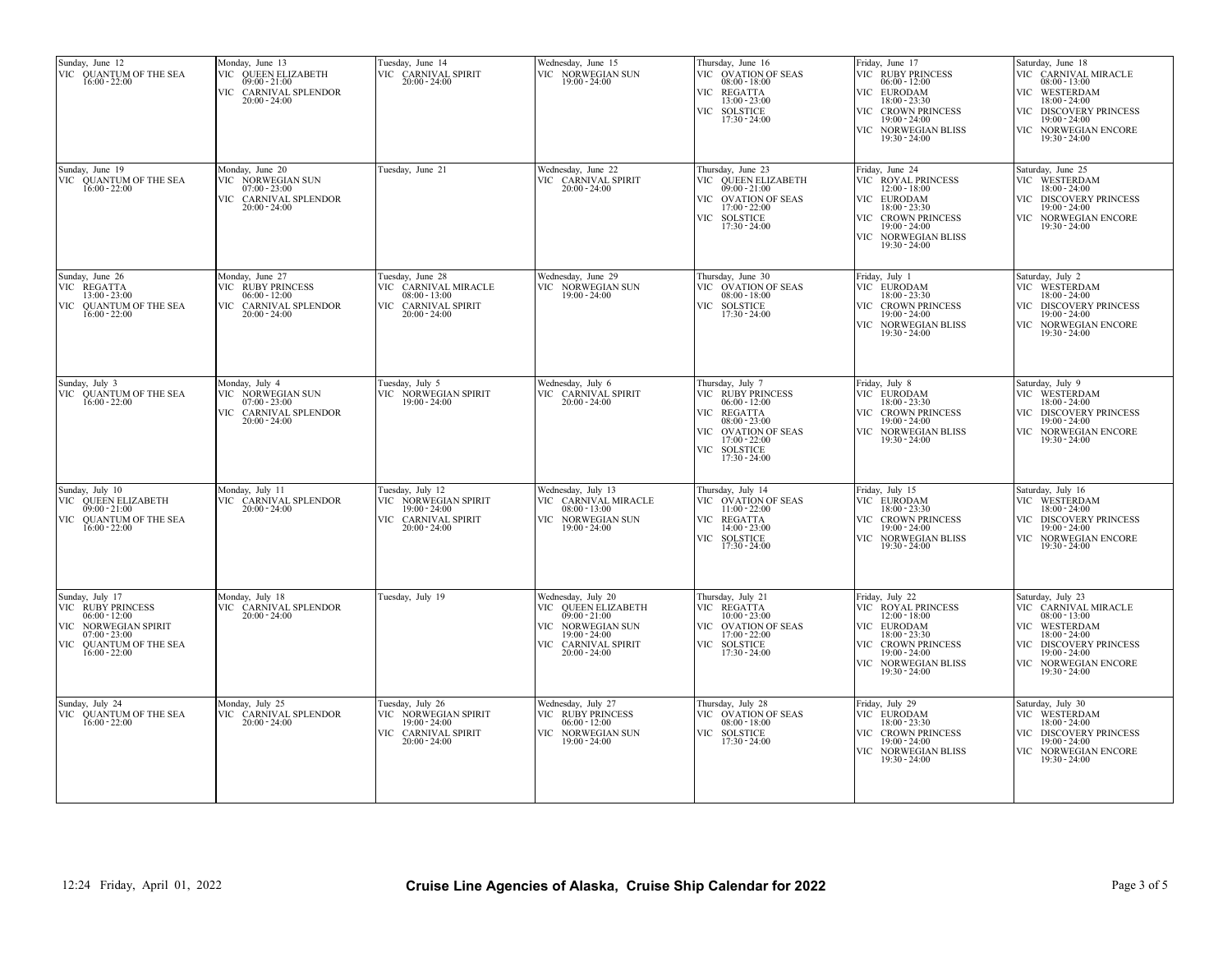| Sunday, July 31<br>VIC REGATTA<br>$13:00 - 23:00$<br>VIC QUANTUM OF THE SEA<br>$16:00 - 22:00$             | Monday, August 1<br>VIC CARNIVAL SPLENDOR<br>$20:00 - 24:00$                                                                                                                                                                | Tuesday, August 2<br>VIC CARNIVAL MIRACLE<br>$08:00 - 13:00$                                            | Wednesday, August 3<br>VIC NORWEGIAN SUN<br>19:00 - 24:00<br>VIC CARNIVAL SPIRIT<br>$20:00 - 24:00$                                      | Thursday, August 4<br>VIC OVATION OF SEAS<br>$17:00 - 22:00$<br>VIC SOLSTICE<br>$17:30 - 24:00$<br>VIC NORWEGIAN SPIRIT<br>$19:00 - 24:00$                                | Friday, August 5<br>VIC EURODAM<br>$18:00 - 23:30$<br>VIC CROWN PRINCESS<br>$19:00 - 24:00$<br>VIC NORWEGIAN BLISS<br>$19:30 - 24:00$                                          | Saturday, August 6<br>VIC RUBY PRINCESS<br>$06:00 - 12:00$<br>VIC WESTERDAM<br>$18:00 - 24:00$<br>VIC DISCOVERY PRINCESS<br>$19:00 - 24:00$<br>VIC NORWEGIAN ENCORE<br>$19:30 - 24:00$ |
|------------------------------------------------------------------------------------------------------------|-----------------------------------------------------------------------------------------------------------------------------------------------------------------------------------------------------------------------------|---------------------------------------------------------------------------------------------------------|------------------------------------------------------------------------------------------------------------------------------------------|---------------------------------------------------------------------------------------------------------------------------------------------------------------------------|--------------------------------------------------------------------------------------------------------------------------------------------------------------------------------|----------------------------------------------------------------------------------------------------------------------------------------------------------------------------------------|
| Sunday, August 7<br>VIC REGATTA<br>$14:00 - 23:00$<br>VIC QUANTUM OF THE SEA<br>$16:00 - 22:00$            | Monday, August 8<br>VIC CARNIVAL SPLENDOR<br>$20:00 - 24:00$                                                                                                                                                                | Tuesday, August 9<br>VIC CARNIVAL SPIRIT<br>$20:00 - 24:00$                                             | Wednesday, August 10<br>VIC NORWEGIAN SUN<br>$19:00 - 24:00$                                                                             | Thursday, August 11<br>VIC OVATION OF SEAS<br>$11:00 - 22:00$<br>VIC SOLSTICE 17:30 - 24:00                                                                               | Friday, August 12<br>VIC EURODAM<br>$18:00 - 23:30$<br>VIC CROWN PRINCESS<br>$19:00 - 24:00$<br>VIC NORWEGIAN BLISS<br>$19:30 - 24:00$                                         | Saturday, August 13<br>VIC WESTERDAM<br>$18:00 - 24:00$<br>VIC DISCOVERY PRINCESS<br>$19:00 - 24:00$<br>VIC NORWEGIAN ENCORE<br>$19:30 - 24:00$                                        |
| Sunday, August 14<br>VIC QUANTUM OF THE SEA<br>$16:00 - 22:00$<br>VIC NORWEGIAN SPIRIT<br>$19:00 - 24:00$  | Monday, August 15<br>VIC CARNIVAL SPLENDOR<br>$20:00 - 24:00$                                                                                                                                                               | Tuesday, August 16<br>VIC RUBY PRINCESS<br>$06:00 - 12:00$<br>VIC CARNIVAL MIRACLE<br>$08:00 - 13:00$   | Wednesday, August 17<br>VIC REGATTA<br>$13:00 - 23:00$<br>VIC NORWEGIAN SUN<br>$19:00 - 24:00$<br>VIC CARNIVAL SPIRIT<br>$20:00 - 24:00$ | Thursday, August 18<br>VIC OVATION OF SEAS<br>$17:00 - 22:00$<br>VIC SOLSTICE<br>$17:30 - 24:00$                                                                          | Friday, August 19<br>VIC EURODAM<br>$18:00 - 23:30$<br>VIC CROWN PRINCESS<br>$19:00 - 24:00$<br>VIC NORWEGIAN BLISS<br>$19:30 - 24:00$                                         | Saturday, August 20<br>VIC WESTERDAM<br>$18:00 - 24:00$<br>VIC DISCOVERY PRINCESS<br>$19:00 - 24:00$<br>VIC NORWEGIAN ENCORE<br>$19:30 - 24:00$                                        |
| Sunday, August 21<br>VIC QUANTUM OF THE SEA $16:00 - 22:00$                                                | Monday, August 22<br>VIC NORWEGIAN SUN<br>$07:00 - 23:00$<br>VIC CARNIVAL SPLENDOR<br>$20:00 - 24:00$                                                                                                                       | Tuesday, August 23<br>VIC NORWEGIAN SPIRIT<br>$19:00 - 24:00$<br>VIC CARNIVAL SPIRIT<br>$20:00 - 24:00$ | Wednesday, August 24                                                                                                                     | Thursday, August 25<br>VIC OVATION OF SEAS<br>$08:00 - 18:00$<br>VIC SOLSTICE<br>$17:30 - 24:00$                                                                          | Friday, August 26<br>VIC RUBY PRINCESS<br>$06:00 - 12:00$<br>VIC EURODAM<br>$18:00 - 23:30$<br>VIC CROWN PRINCESS<br>$19:00 - 24:00$<br>VIC NORWEGIAN BLISS<br>$19:30 - 24:00$ | Saturday, August 27<br>VIC WESTERDAM<br>$18:00 - 24:00$<br>VIC DISCOVERY PRINCESS<br>$19:00 - 24:00$<br>VIC NORWEGIAN ENCORE<br>$19:30 - 24:00$                                        |
| Sunday, August 28<br>VIC QUANTUM OF THE SEA<br>$16:00 - 22:00$                                             | Monday, August 29<br>VIC CARNIVAL SPLENDOR<br>$20:00 - 24:00$                                                                                                                                                               | Tuesday, August 30<br>VIC CARNIVAL MIRACLE<br>$08:00 - 13:00$<br>VIC CARNIVAL SPIRIT<br>$20:00 - 24:00$ | Wednesday, August 31<br>VIC NORWEGIAN SUN<br>$19:00 - 24:00$                                                                             | Thursday, September 1<br>VIC OVATION OF SEAS<br>$17:00 - 22:00$<br>VIC SOLSTICE<br>$17:30 - 24:00$<br>VIC NORWEGIAN SPIRIT<br>$19:00 - 24:00$                             | Friday, September 2<br>VIC EURODAM<br>$18:00 - 23:30$<br>VIC CROWN PRINCESS<br>$19:00 - 24:00$<br>VIC NORWEGIAN BLISS<br>$19:30 - 24:00$                                       | Saturday, September 3<br>VIC WESTERDAM<br>$18:00 - 24:00$<br>VIC DISCOVERY PRINCESS<br>$19:00 - 24:00$<br>VIC NORWEGIAN ENCORE<br>$19:30 - 24:00$                                      |
| Sunday, September 4<br>VIC QUANTUM OF THE SEA $16:00 - 22:00$                                              | Monday, September 5<br>VIC RUBY PRINCESS<br>$06:00 - 12:00$<br>VIC NORWEGIAN SUN<br>$07:00 - 23:00$<br>VIC REGATTA<br>$08:00 - 17:00$<br>VIC CARNIVAL SPIRIT<br>$20:00 - 24:00$<br>VIC CARNIVAL SPLENDOR<br>$20:00 - 24:00$ | Tuesday, September 6                                                                                    | Wednesday, September 7                                                                                                                   | Thursday, September 8<br>VIC OVATION OF SEAS $11:00 - 22:00$<br>VIC SOLSTICE 17:30 - 24:00                                                                                | Friday, September 9<br>VIC EURODAM<br>$18:00 - 23:30$<br>VIC CROWN PRINCESS<br>$19:00 - 24:00$<br>VIC NORWEGIAN BLISS<br>$19:30 - 24:00$                                       | Saturday, September 10<br>VIC WESTERDAM $18:00$ - $24:00$<br>VIC DISCOVERY PRINCESS<br>$19:00 - 24:00$<br>VIC NORWEGIAN ENCORE<br>$19:30 - 24:00$                                      |
| Sunday, September 11<br>VIC QUANTUM OF THE SEA<br>$16:00 - 22:00$<br>VIC NORWEGIAN SPIRIT<br>19:00 - 24:00 | Monday, September 12<br>VIC CARNIVAL SPIRIT<br>$20:00 - 24:00$                                                                                                                                                              | Tuesday, September 13<br>VIC CARNIVAL MIRACLE<br>$08:00 - 13:00$                                        | Wednesday, September 14<br>VIC NORWEGIAN SUN<br>$19:00 - 24:00$                                                                          | Thursday, September 15<br>VIC RUBY PRINCESS<br>$06:00 - 12:00$<br>VIC NG QUEST<br>$07:00 - 23:00$<br>VIC OVATION OF SEAS<br>$08:00 - 18:00$<br>VIC SOLSTICE 17:30 - 24:00 | Friday, September 16<br>VIC EURODAM<br>$18:00 - 23:30$<br>VIC CROWN PRINCESS<br>19:00 - 24:00<br>VIC NORWEGIAN BLISS<br>$19:30 - 24:00$                                        | Saturday, September 17<br>VIC WESTERDAM<br>$18:00 - 24:00$<br>VIC DISCOVERY PRINCESS<br>19:00 - 24:00<br>VIC NORWEGIAN ENCORE<br>$19:30 - 24:00$                                       |
|                                                                                                            |                                                                                                                                                                                                                             |                                                                                                         |                                                                                                                                          |                                                                                                                                                                           |                                                                                                                                                                                |                                                                                                                                                                                        |
| 12:24 Friday, April 01, 2022                                                                               |                                                                                                                                                                                                                             |                                                                                                         | Cruise Line Agencies of Alaska, Cruise Ship Calendar for 2022                                                                            |                                                                                                                                                                           | Page 4 of 5                                                                                                                                                                    |                                                                                                                                                                                        |